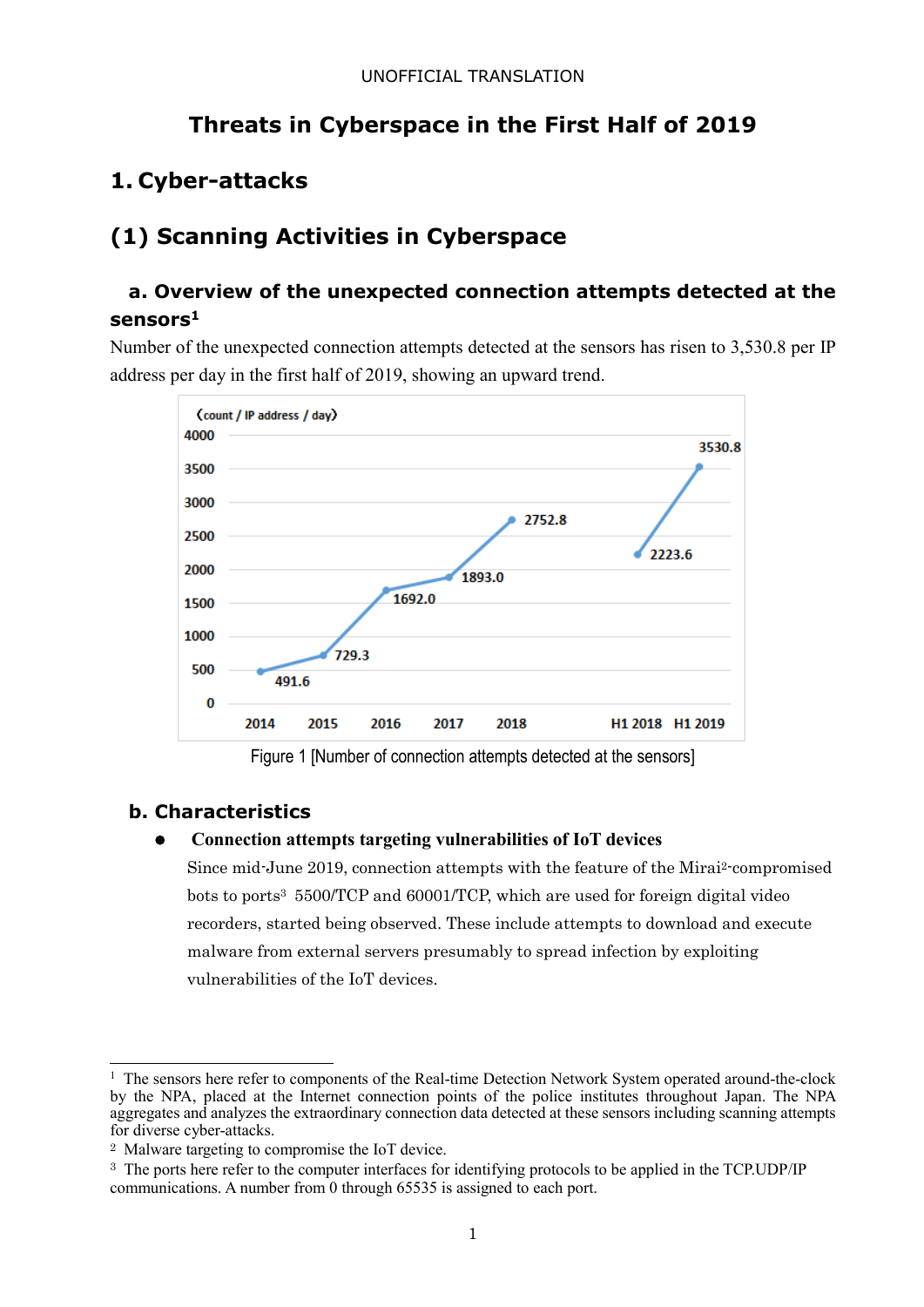

Figure 2 [Connection attempts with Mirai bots' feature by destination port (except port 23/TCP) ]

#### **Surge of connection attempts targeting Remote Desktop services \*4**

From early January to mid-February and from late March to late May, a surge of connection attempts to wide range of ports targeting the Remote Desktop services used for remote control of the Microsoft Windows was observed.

In mid-May, Microsoft released the urgent update patches to fix the exploitable vulnerabilities. They may be abused to take over the administrative privileges to remotely execute arbitrary commands.



Figure 3 [Connection attempts to wide range of ports targeting Remote Desktop Services]

1

<sup>\*4</sup> Services used for remote monitoring and control of the desktop environments of computers, such as those placed in the workplaces, by computers placed in other locations. The function is used to enable remote working.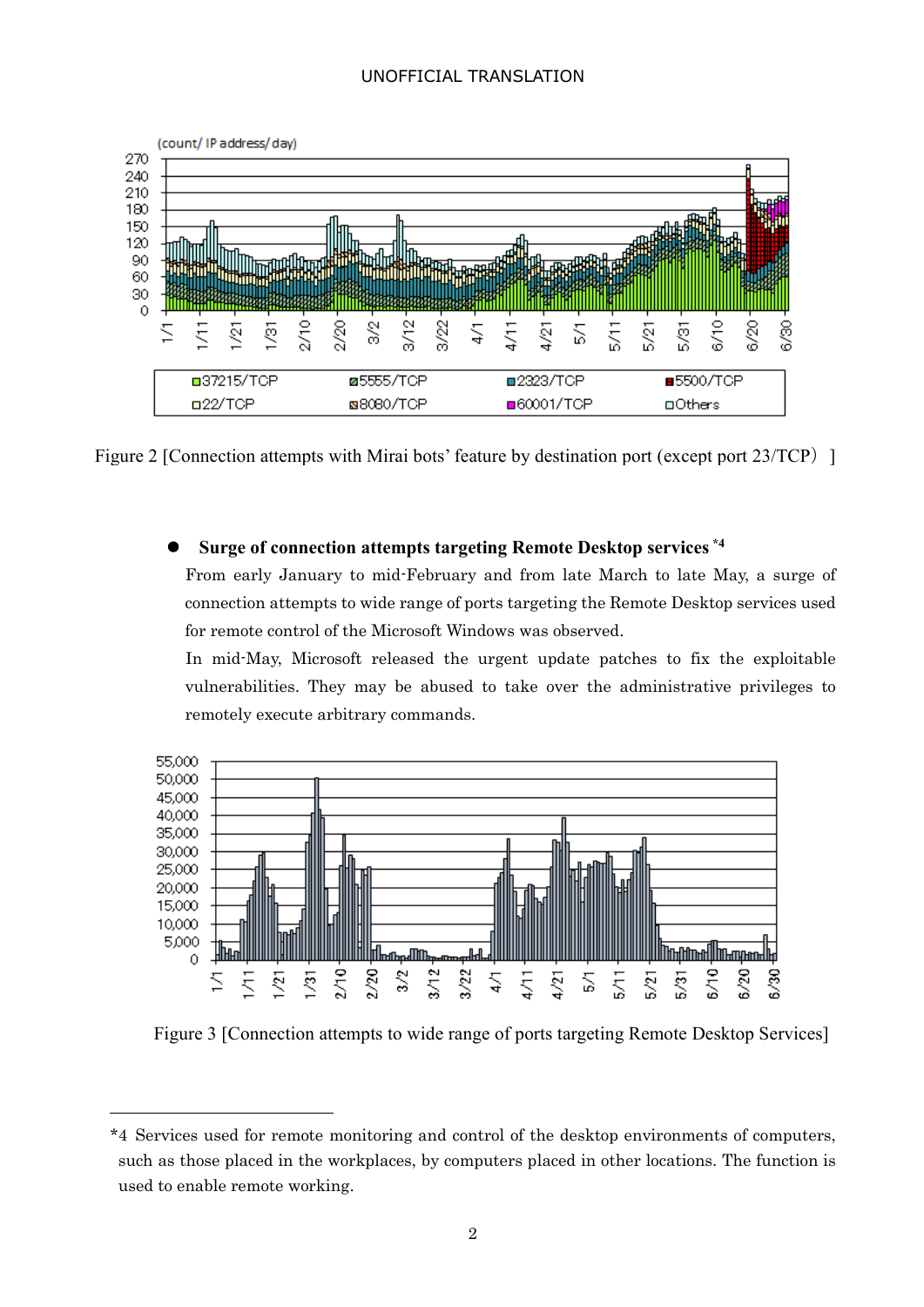# **(2) Cyberattack Status and Countermeasures**

### **a. Status**

-

### **(a) Overview**

Through the Counter Cyber-intelligence Information-Sharing Network<sup>5</sup>, the Japanese police share information of cyberattacks which appear to aim at stealing data, conduct comprehensive analysis of the aggregated information and provide the feedback to business operators and pertinent organizations.

Number of the spear phishing e-mail attacks<sup>6</sup> identified by the Japanese police through the Network in the first half of 2019 was 2,687, increasing from that of the first half of 2018.



Figure 4 [Number of spear phishing e-mail attacks]

 $5$  A nationwide network which consists of the police and approximately 8,100 pertinent organizations (as of July 2019) with cutting-edge technologies to share information on cyber-attacks which appear to aim at stealing data. The police and the member organizations also share analysis on spear phishing email attacks against the governmental entities through this network in coordination with the National Center of Incident-readiness and Strategy for Cybersecurity (NISC)

<sup>6</sup> The NPA defines the "spear phishing e-mail attacks" as malicious attempts to infect other computers to steal data by sending the disguised business e-mails with/attaching malware undetectable by the commercial anti-virus software.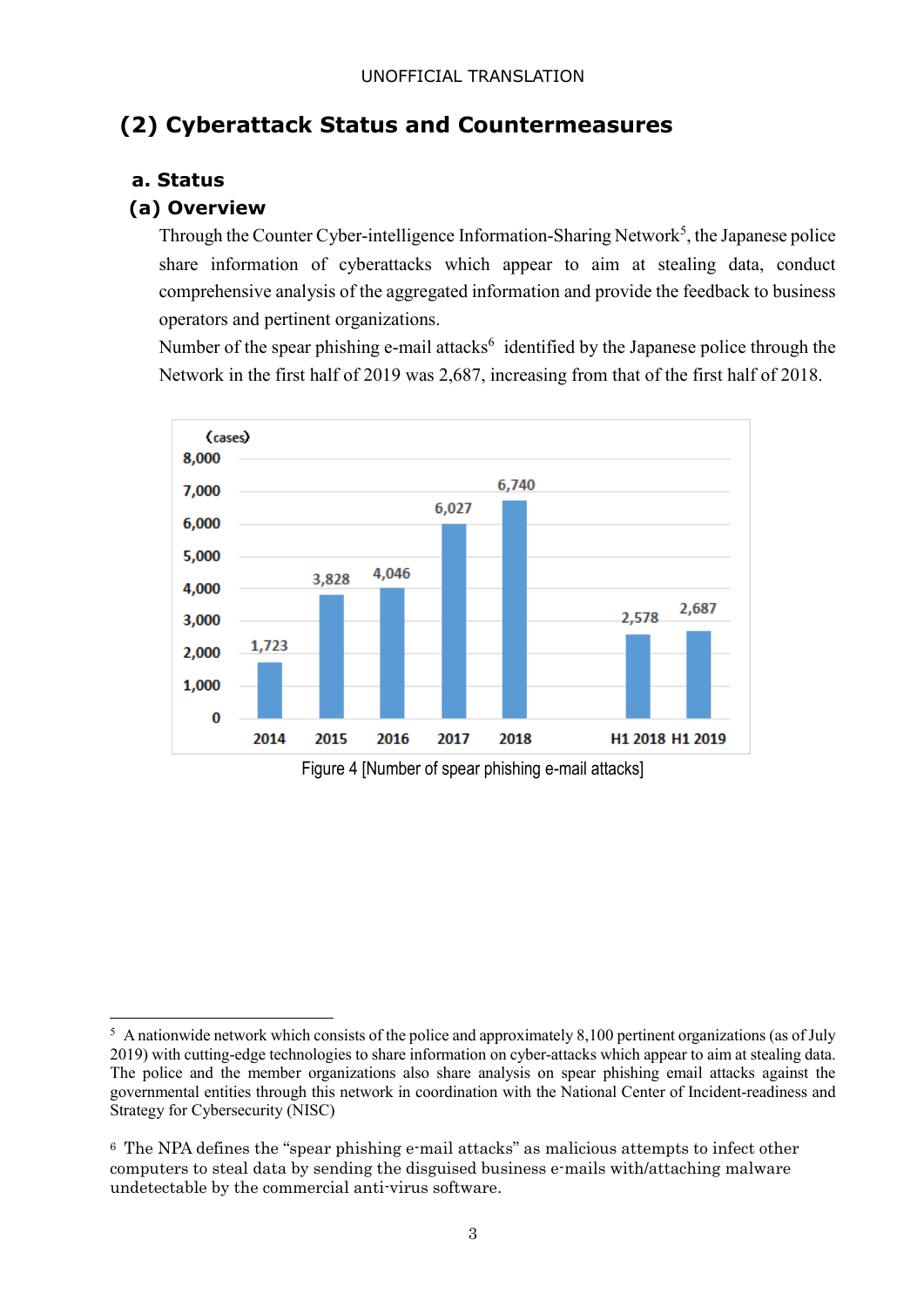

Figure 5 [Mechanism of spear phishing email attacks]

Browsing failures of websites of a Japanese public transport and a museum were observed in the first half of 2019, as in 2018.

The Japanese police confirmed that a party who claimed to be an international hacker group "Anonymous" posted on the social media the apparent claims of responsibility for cyber-attacks conducted against 3 organizations in Japan.

## **(b) Modus operandi of spear phishing email attacks**

-

### **Continuous rash of 'indiscriminate'<sup>7</sup> spear phishing email attacks**

High level occurrence of 'indiscriminate' spear phishing email attacks continued, accounting for 85% of the total spear phishing email attacks.



Figure 6 [Ratio of 'indiscriminate' and other types of spear phishing email attacks]

<sup>&</sup>lt;sup>7</sup> The NPA tallies the spear phishing email attacks which send out emails with the same text or malware to 10 or more destinations as the 'indiscriminate' attacks.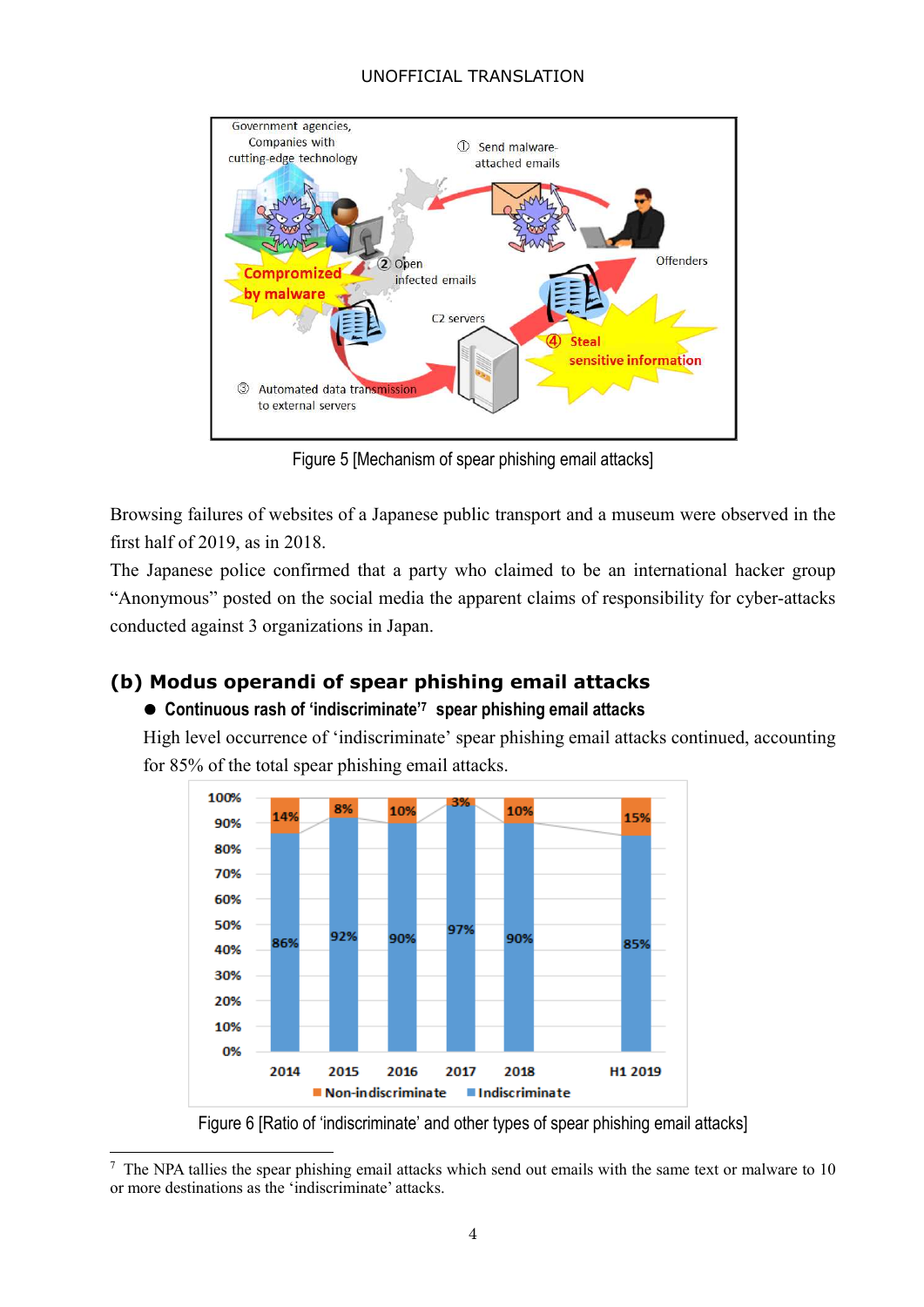### **Most spear phishing emails target undisclosed email addresses**

82 % (of the entire spear phishing emails) targeted the undisclosed email addresses.

**Most originating addresses (of spear phishing emails) forged** 

90% of the originating addresses of the spear phishing emails appeared to be forged.

### **Changing attachment types (of the spear phishing e-mails)**

Ratios of the MS-Word and Excel files, which accounted for approx. 70% of the attachments to the spear phishing emails in the first half of 2018, have declined, while ratio of the compressed attachments has increased in the first half of 2019.



Figure 7 [Ratios of the spear phishing emails' attachment types]

Among the compressed attachments to the spear phishing emails, ratio of the script files $\delta$ , which was more than 50% in 2016 and 2017, has resurged in the first half of 2019.



<sup>&</sup>lt;sup>8</sup> The script files here refer to the files written in simple programing languages (scripts). This file type is occasionally abused to induce download of the malicious executable files.

-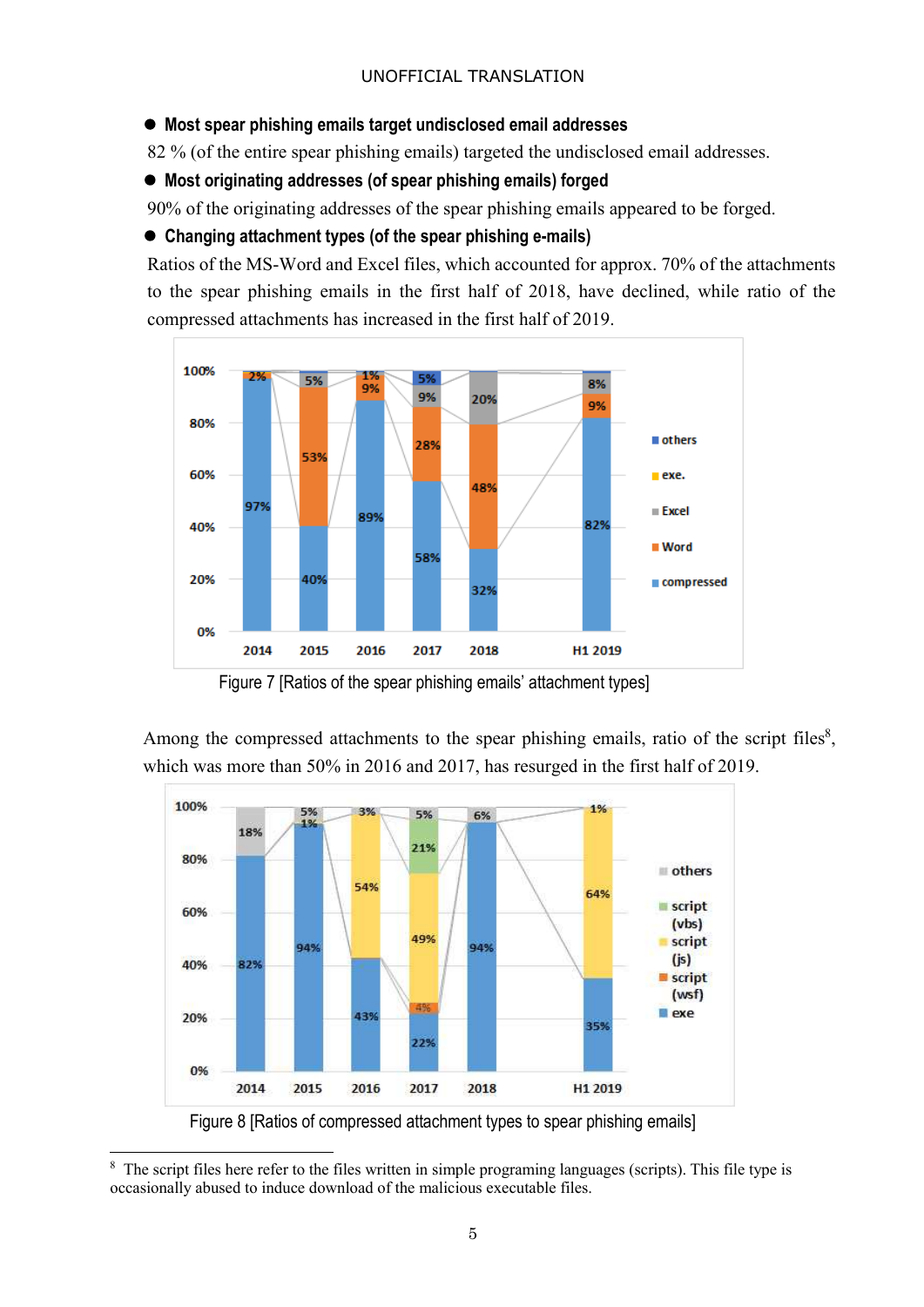Countering the spear phishing email attacks requires continuous monitoring of their trends as their modus operandi appear to be constantly changing.

- Case Examples:
	- ・Emails disguised as order confirmations to falsely induce opening of the attachments were sent to the undisclosed email accounts of the businesses.
	- ・Emails with compressed attachments disguised as international affairs reports to falsely induce decompressing and opening of them were sent from the forged originating addresses to email accounts of the businesses.

### **b. Countermeasures**

1

#### **(a) Council for Countermeasures against Cyber Terrorism**

 The Council consists of the prefectural police departments and pertinent organizations including major critical infrastructure operators, providing opportunities for the police to visit the companies to share insights on the threat of cyber-attacks and on information security. The Council also strives to enhance the emergency response capability by exercising joint drills simulating occurrence of the cyber-attacks.

### **(b) Takedowns of C2 Servers<sup>9</sup> Used for Cyber-attacks**

The Japanese police have been encouraging the server hosting services to take down the C2 servers in Japan, which had been identified through malware analysis as abused for cyber-attacks. In this endeavor, one C2 server was disabled in the first half of 2019.

## **(c) Promotion of Countermeasures against Cyber-attacks toward Tokyo 2020 Olympic and Paralympic Games**

In preparation for the Tokyo 2020 Olympic and Paralympic Games, the Japanese police have promoted diverse measures against cyber-attacks including the joint drills with the pertinent organizations simulating occurrence of the cyber-attacks and information exchange with the pertinent foreign authorities.

<sup>&</sup>lt;sup>9</sup> C2 servers here refer to the Command and Control Servers, occasionally abbreviated as the "C&C servers" as well. C2 servers are the central regulator operated at the commands of the offenders to remotely send the commands into the malware-compromised computers.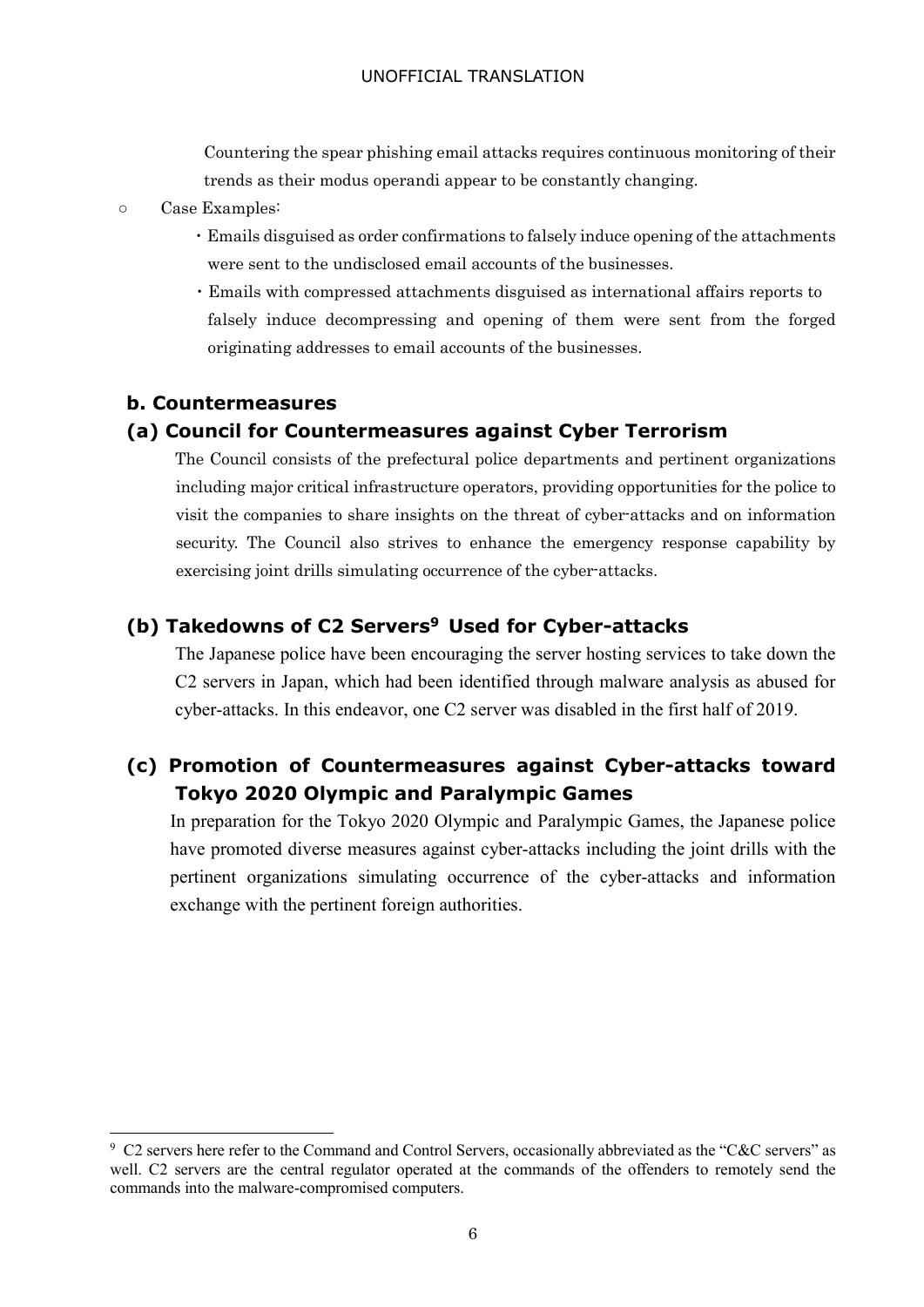# **2. Cybercrimes**

-

# **(1) Cybercrimes crackdown**

## **a. Number of cleared cybercrime cases**

Number of the cleared cybercrime cases has been on the rise, reaching 4,243 in the first half of 2019, almost equivalent to that of the first half of 2018.



# **b. Violations of the Act on Prohibition of Unauthorized Computer Access<sup>10</sup> (a) Number of cleared cases**

Number of the cleared cases of violations of the Act on Prohibition of Unauthorized Computer Access was 182 in the first half of 2019, almost equivalent to that of the first half of 2018. 159 of all the cleared cases were classified as the identification-code-abuse type<sup>11</sup> and accounted for approx.  $87.4\%$  of the total.

<sup>10</sup> The following 5 acts are defined as violations of the Act on Prohibition of Unauthorized Computer Access: 1) Acts of Unauthorized Computer Access, 2) Acts of Obtaining Someone Else's Identification Code, 3) Acts of Facilitating Unauthorized Computer Access , 4) Acts of Wrongfully Storing Someone Else's Identification Code, and 5) Acts of Illicitly Requesting the Input of Identification Codes .

<sup>11</sup> A type of unauthorized computer access in which the offenders wrongfully input the other persons' identification codes via networks into the access-controlled servers.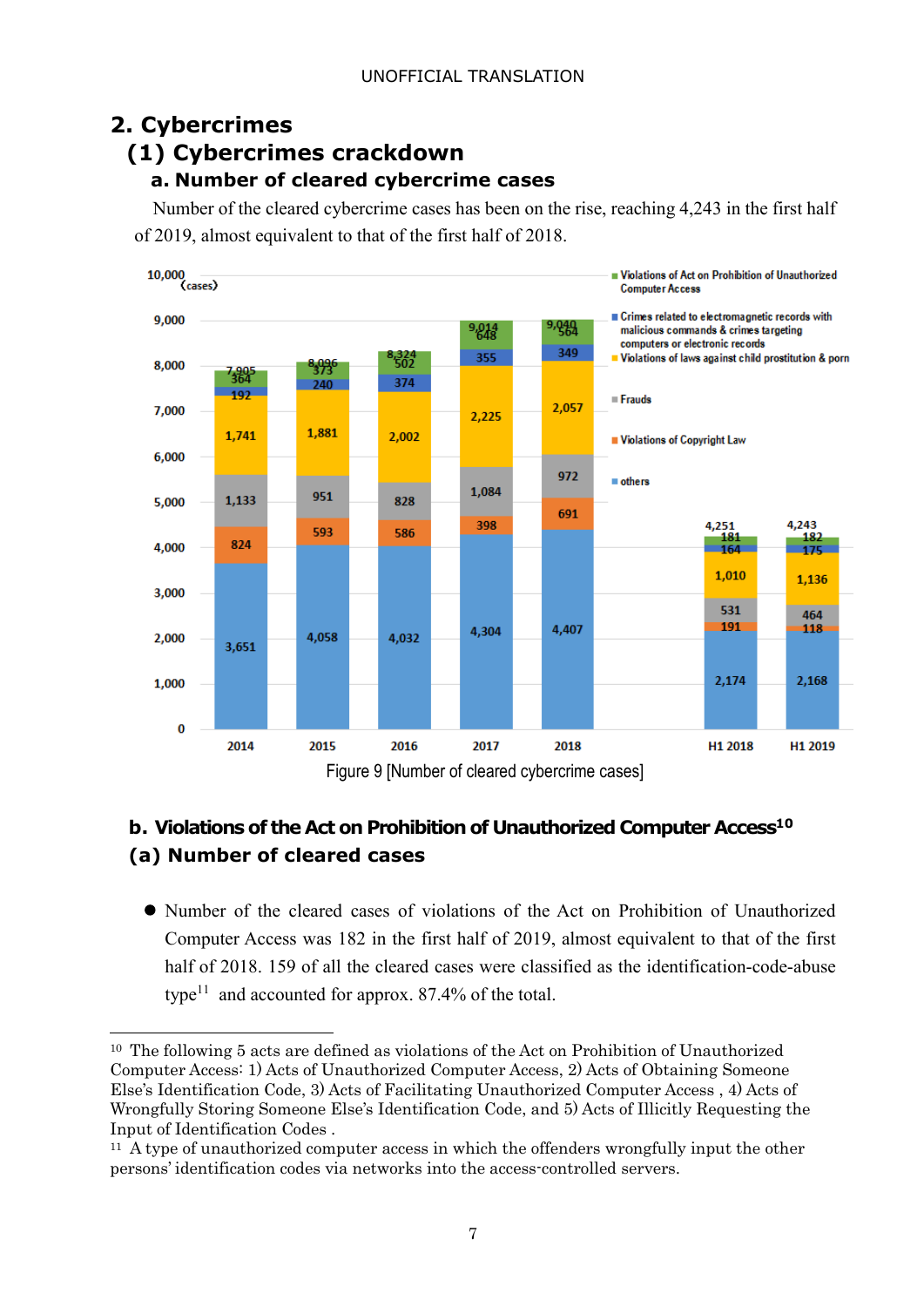

Figure 10 [Number of cleared violations of unauthorized computer access]

## **Identification codes most abused by those in positions to learn of them e.g. ex-employees or acquaintances**

The most dominant method of identification code abuse in unauthorized computer access was abuse by those in positions to learn of them e.g. the ex-employees or acquaintances, which accounted for 37 cases and 23.3% of the total, followed by abuse of the codes obtained from others, which accounted for 28 cases and 17.6% of the total.

#### **Members/employees-only websites most abused**

The most abused service was the employees/members-only websites, reaching 37 cases and occupying approximately 23.3% of the total, followed by the online game community sites, accounting for 34 cases and approximately 21.4% of the total.

## **(b) Internet banking frauds**

### **● Overview**

Number of the internet banking fraud cases in the first half of 2019 was 182 with total loss of approximately 165 million yen, both declined compared to that of the first half of 2018.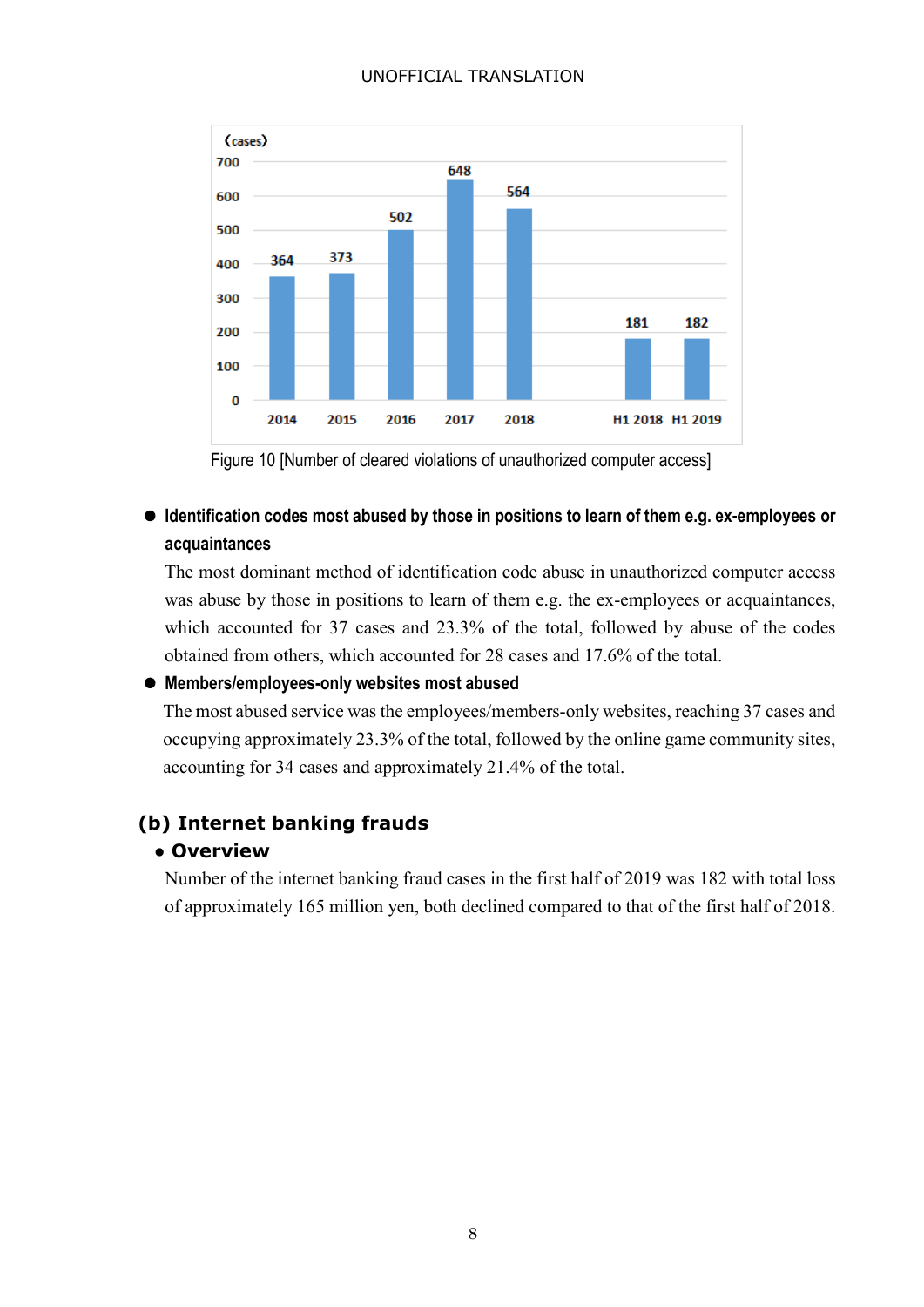

Figure 11 [Number of internet banking fraud]



Figure 12 [Total loss of internet banking fraud]

## **Characteristics**

1

Due to countermeasures e.g. enhanced monitoring<sup>12</sup> and adoption of the onetime-password authentications, number and loss of the internet banking frauds have both been on the decline since 2016. In the first half of 2019, as to the nationalities of the holders of the 194 accounts identified as the primary destinations of illicit remittances, 44.3 were Vietnamese, followed by Japanese (15.5%) then Chinese (11.9%).

## **(c) Illicit cryptoassets transmission through unauthorized computer access to cryptoassets exchanges**

Number of the detected illicit cryptoasset transmissions through unauthorized computer access to cryptoassets exchanges in the first half of 2019 was 9, with total loss of approx. 1.21 million yen, both remarkably declined compared to those of the first half of 2018. In

<sup>12</sup> Monitoring of the IP addresses abused for illicit remittances.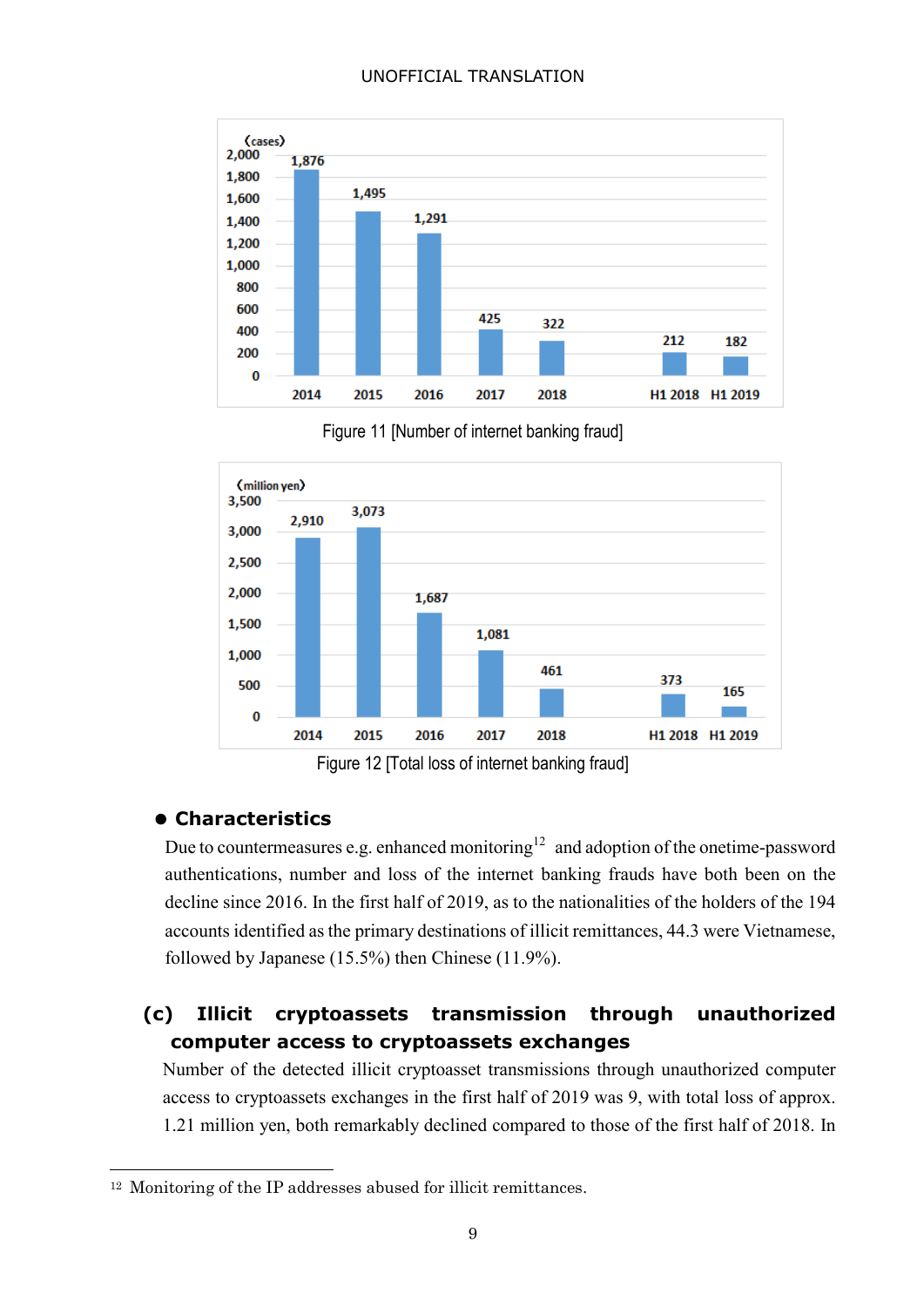the first half of 2018, number of the detected illicit cryptoasset transmissions was 158 cases, with total loss of approx. 60.5 billion yen.

While the cryptoassets exchanges have been taking protective measures, caution is still required as suspected illegal transmissions of cryptoassets equivalent of approx. 3 billion yen from a cryptoassets exchange in Japan occurred in July 2019.

## **c. Crimes related to electromagnetic records with malicious commands<sup>13</sup> and crimes targeting computers or electromagnetic records<sup>14</sup>**

### **Number of cleared cases**

-

Total number of the cleared cases related to the electromagnetic records with malicious commands and crimes targeting computers or electromagnetic records in the first half of 2019 was 175, increasing from that of the first half of 2018.



Figure 13 [Number of cleared cases related to electromagnetic records with malicious commands and crimes targeting computers or electromagnetic records]

<sup>13</sup> Penal Code Article 168-2 (1): (Making or Providing of Electromagnetic Records with Malicious Commands), Article; 168-2 (2): (Offering for Execution of Electromagnetic Records with Malicious Commands); Article 168-3: (Obtaining or Storing of Electromagnetic Records with Malicious Commands).

<sup>14</sup> Penal Code Article 161-2(1) (Unauthorized Creation of Private Electromagnetic Records). Article 161-2(2) (Unauthorized Creation of Public Electromagnetic Records). Article 163-2(1) (Unauthorized Creation of Electromagnetic Records of Payment Cards). Article 234-2

<sup>(</sup>Obstruction of Business by Damaging a Computer (except cases of obstruction of business by physically damaging a computer)). Article 246-2 (Computer Fraud). Article 258 (Damaging Electromagnetic Records for Government Use). Article 259 (Damaging Electromagnetic Records for Private Use)